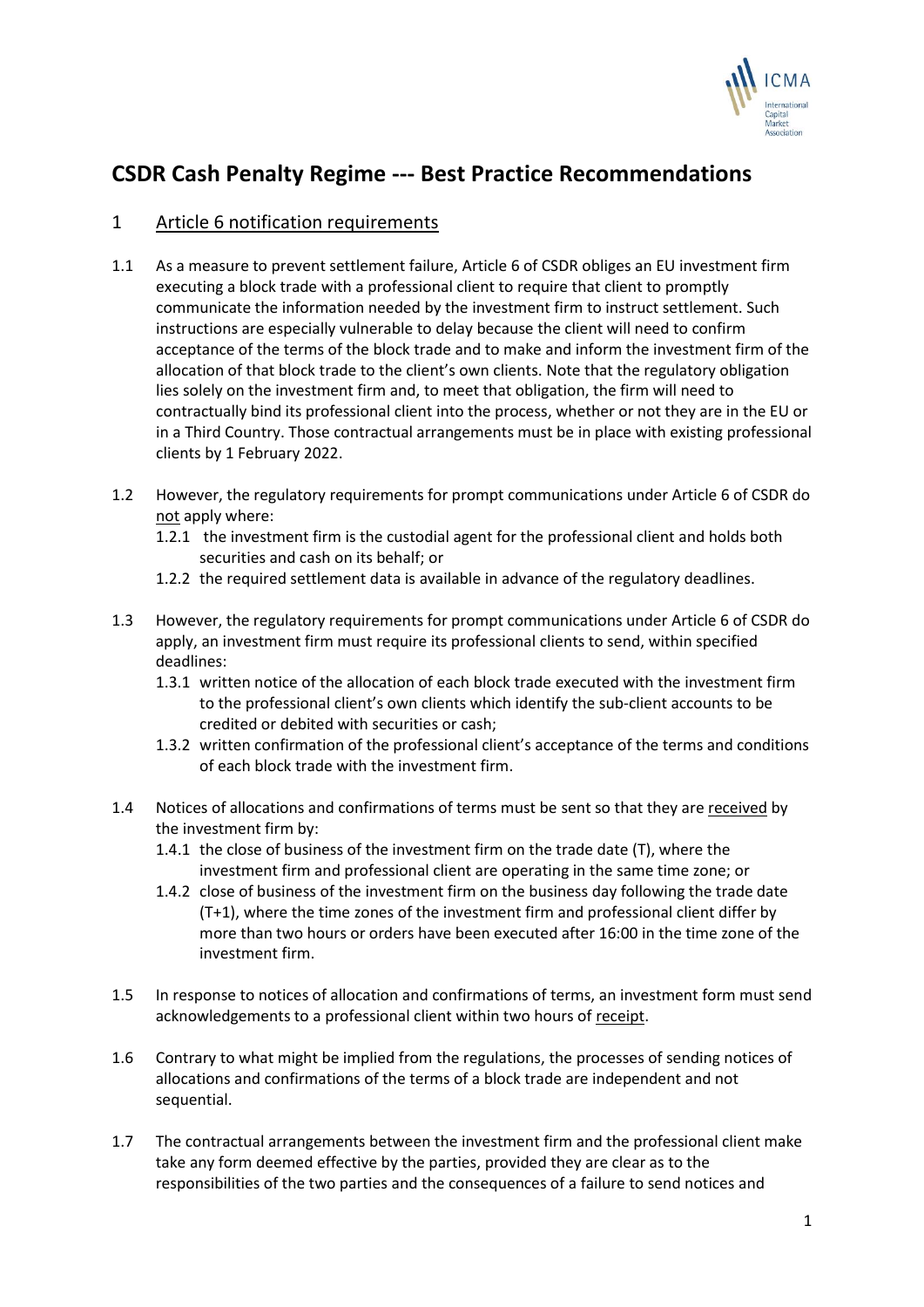

confirmations on time or at all. The contractual arrangements should include a definition or a reference to a definition of the close of business of the investment firm for the purposes of receiving and acting upon notices of allocations and confirmations. Where notices or confirmations are received on or after the specified close of business, they should be deemed as having been received on the next business day of the investment firm. The contractual arrangements should also specify the information additional to that specified in Article 2(1) of the relevant RTS that is required by the investment firm to facilitate settlement.

- 1.8 Upon receipt of a notice of allocation from a professional client, an investment firm should timestamp and then validate the notice by checking that all the required data field specified in Article 2(1) of the relevant RTS and any other information required by the investment firm to facilitate settlement have been correctly populated. Errors and omissions should be promptly communicated to the professional client.
- 1.9 Investment firms should have in place arrangements to promptly send notices acknowledging receipt from a professional client of notices of allocations and confirmations, at the latest, within two hours.
- 1.10 The receipt of notices of allocations and confirmations of terms by investment firms and the dispatch of acknowledgements of receipt to professional clients should be monitored against the deadlines set by the regulations or any earlier deadlines agreed by the parties and audited. A record of the timeliness of incoming notices and confirmations and of outgoing acknowledgements, and the validity of incoming allocations, should be maintained as proof of regulatory compliance in whatever form the investment firm deems suitable. There should be a documented process in place to monitor timeliness and validity, and to respond effectively to late or invalid messages. Breaches of the deadlines by an investment firm should be investigated and resolved as quickly as possible. Breaches of deadlines by and invalid notices of allocations from a professional client should be notified to the client with a request for them to investigate and resolve any problem, and such a request should be followed up until the problem is resolved.
- 1.11 Article 2 of CSDR requires investment firms to provide their professional clients with the option of sending notices of allocations and confirmations of terms "electronically, through the international open communication procedures and standards for messaging and reference data".
- 1.12 Subject only to Article 2 (see 1.9 above), the particular technology used to transmit notices of allocation, confirmations of terms and receipt of these notices is not prescribed by regulation and is entirely the choice of the investment firm. However, the likely scale and urgency of the process of sending and receiving notices of allocations, confirmations of acceptance of terms and receipts means that best practice in fulfilling these regulatory requirements is only likely to be achieved through automation of the process.
- 1.13 The particular institutional arrangements used to transmit notices of allocation, confirmations of terms and receipt of these notices (eg inhouse processes versus outsourcing) is also not prescribed by regulation and is entirely the choice of the investment firm. Where third-party platforms are employed, these should provide the functionality needed for the regulatory process of notification, confirmation and receipt within the prescribed deadlines, and to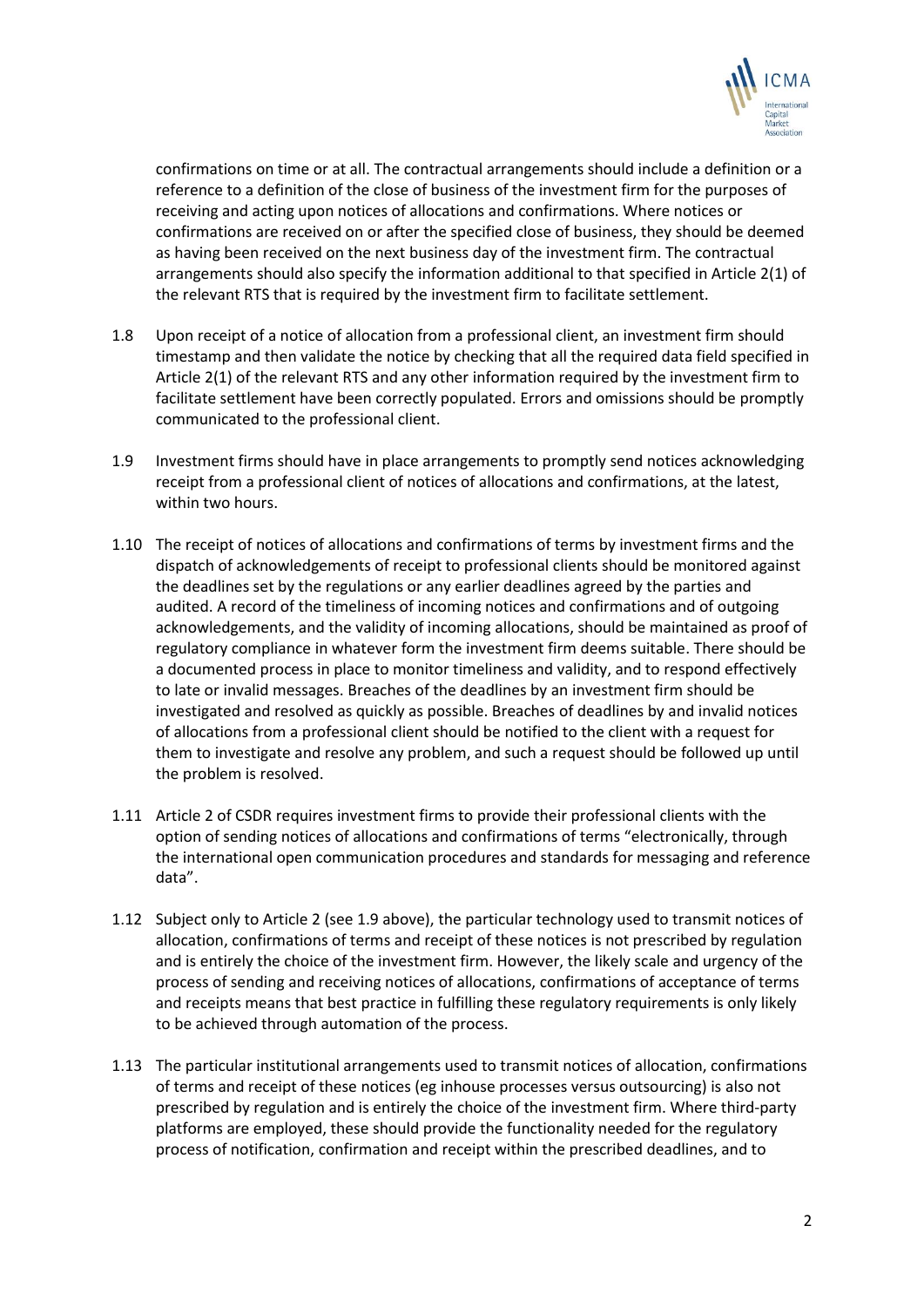

record the performance of the process. Where such platforms generate receipts for incoming messages, these should stand as evidence of the time of receipt.

### 2 Bilateral restitution of penalty charges

- 2.1 Where a party to a repo has offered partial delivery but the counterparty has refused, with the result that the first party suffers a CSDR cash penalty charge for the whole amount of the failed settlement, the question has been raised as to whether it is best practice for the first party to be able to seek restitution of that part of the charge that could have been avoided by partial delivery?
- 2.2 On the one hand, it has been argued that such restitution could be seen as inappropriate for inclusion in best practice recommendations as it effectively mandates partialling and deprives parties, including those who cannot accept partial delivery for valid reasons, of due compensation for a failure by the seller to fulfil its obligation to deliver the whole of an agreed amount of securities or cash. On the other hand, it can be argued that the seller is just claiming back a credit to the second party to cancel a debit on the first party could have been avoided and that restitution would align with wider industry best practice, which is to encourage partialling as a means of enhancing.
- 2.3 On balance, however, claims for restitution where partial delivery is refused are not recommended as best practice, as such claims are likely to be contentious and lacking the support of an industry consensus, and that, while it is important to encourage partialling, it has to be recognized that there are good reasons why parties may not accept partial delivery and that the failing party has breached its contractual obligation to deliver the whole of an agreed amount of securities or cash. However, parties are free to agree restitution where partial delivery is refused but this should be agreed in advance of trading.
- 2.4 Where the reference price used in the calculation of a CSDR penalty charge by a Calculating CSDs is demonstrably anomalous, one party should be able to claim restitution for the excess charge due to the anomalous price.
- 2.5 **Partial settlement**. (1) In the event of a failed settlement between two CSD Participants who have agreed to auto-partialling, no action is required by those parties to reduce the size of the failed settlement and the consequent cash penalties. The reduction in the size of the failed settlement due to partial settlement should be communicated to the parties by their CSD.
- 2.6 Where partialling is a bilateral agreement between two CSD Participants, it will be the responsibility of each party to cancel their failed instructions and reinstruct for the residual quantity yet to be delivered. Reinstructions should retain the original ISD in order preserve the economics of the original trade. If cancellation and reinstruction by both parties takes place on the ISD, CSDR cash penalties will thereafter only apply to the residual quantity.
- 2.7 On the other hand, if the partial delivery is only agreed after the ISD, then CSDR cash penalties will have been levied on the original quantity from the ISD up to but excluding the date of cancellation and reinstruction. Upon cancellation and matched reinstruction by both parties, the Calculating CSD will levy a retrospective Late Matching Fail Penalty (LMFP) on the residual quantity back to the original ISD (because the reinstructions will match after the ISD) and will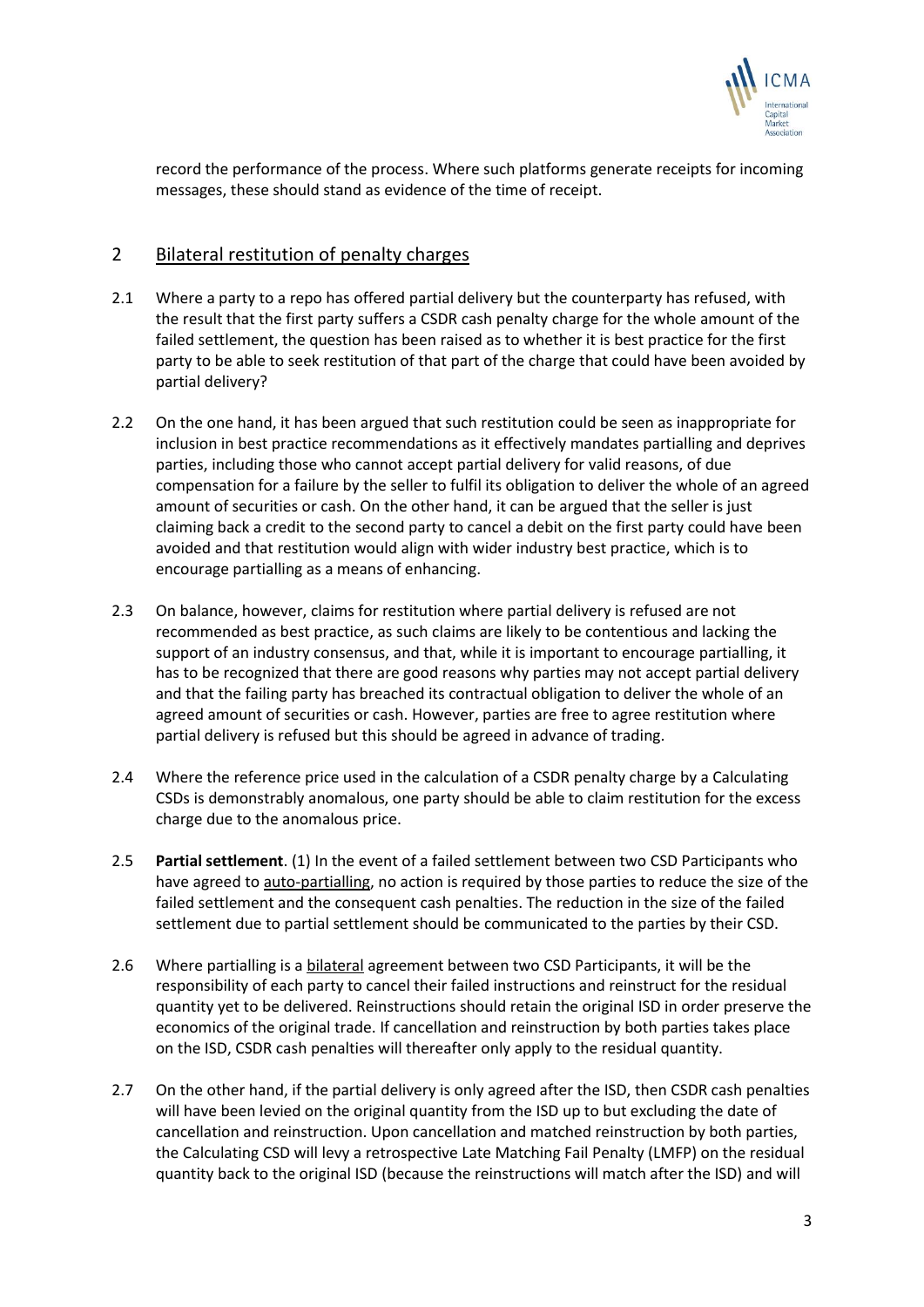

then start to levy a daily Settlement Fail Penalty (SEFP). However, the retrospective LMFP on the residual quantity from the ISD up to the date of cancellation and matched reinstruction is a double penalty, given that a penalty will already have been calculated (and, in the case of an SEFP, already levied) over that same period for the original quantity. Whichever party suffers this retrospective LMFP (whoever was last to cancel and reinstruct) should claim back the LMFP for that period from the other party using the procedure covered in the Restitution FAQs.

- 2.8 For example, consider a scenario in which DVP settlement of 10 million nominal of a bond for an ISD of  $7<sup>th</sup>$  January fails and the parties agree to a partial delivery of 9 million on 12<sup>th</sup> January. Assume that, on  $12<sup>th</sup>$  January, both parties cancel their failed instructions and reinstruct for the original ISD of  $7<sup>th</sup>$  January but for the residual amount of 1 million. The Calculating CSD will have levied CSDR cash penalties on 10 million from and including  $7<sup>th</sup>$ January to but excluding 12<sup>th</sup> January. Because new instructions are sent on 12<sup>th</sup> January for an ISD of  $7<sup>th</sup>$  January, the Calculating CSD would also levy an LMFP on 1 million from and including  $7<sup>th</sup>$  January to but excluding  $12<sup>th</sup>$  January. Assuming the reinstructions match on  $12<sup>th</sup>$ January, the Calculating CSD will start to levy daily SEFPs on the delivering CSD Participant. However, the LMFP for the residual of 1 million from  $7<sup>th</sup>$  to 12<sup>th</sup> January arising from the reinstructions represents a double penalty given that a penalty or penalties will also be levied for the whole 10 million over the same period. That LMFP should be reclaimed.
- 2.9 Where parties to a failed settlement agree bilaterally to partial settlement after the original ISD, it is best practice to agree the date on which the original settlement instructions are to be cancelled and reinstructions issued. Should one of the parties fail to cancel and reinstruct on the agreed date, that party would be liable for any LMFP for the delay from the ISD and would have no right to reclaim the LMFP for the period of the delay.

# 3 Invoice and billing CSDR cash penalties

- 3.1 Custodians should make the following reports to clients:
	- 3.1.1 Daily reports of CSDR cash penalties on individual failed instructions. If the custodian is a CSD Participant, it should make such reports to clients as soon as possible after receiving a daily report from the Calculating CSD, provided it has been able to reconcile the report from the Calculating CSD with its own records. If the custodian is not a CSD Participant, it should make such reports as soon as possible after receiving a daily report from the CSD Participant or the agent(s) between it and the CSD Participant.
	- 3.1.2 Monthly reports of the aggregate CSDR cash penalties to be charged per currency and, if necessary, also per CSD. If the custodian is a CSD Participant, it should make such reports as soon as possible after receiving a daily report from the Calculating CSD, provided it has been able to reconcile the report from the Calculating CSD with its own records, which should be on the 14th Penalty Business Day of the month following the relevant failed settlement. A Penalty Business Day is any day except Christmas Day, New Year Day or a weekend, or the previous business day if the CSD and/or payment system is closed on the 14th Penalty Business Day. This deadline is to give time for clients to arrange for foreign exchange conversions. If the custodian is not a CSD